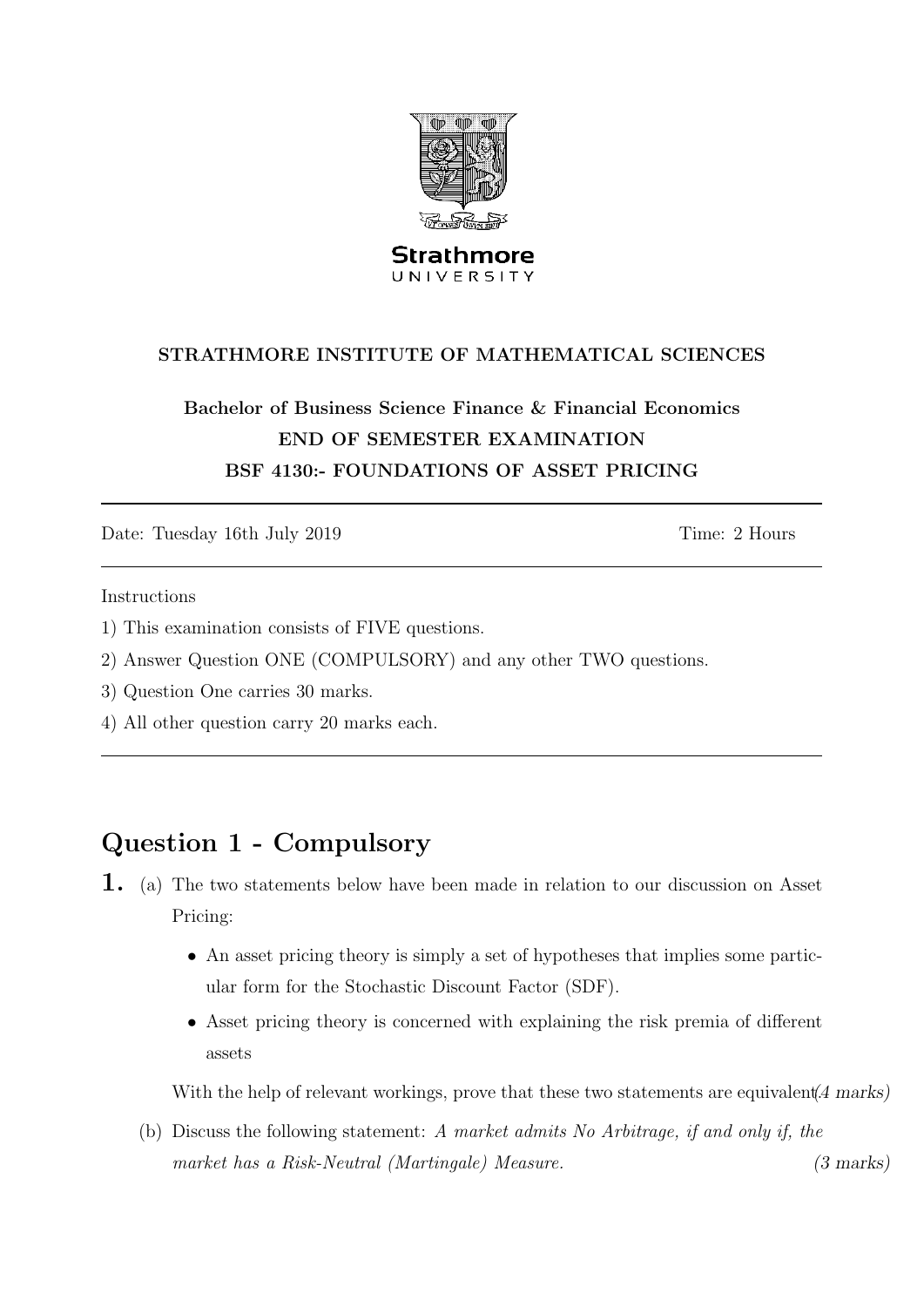(c) Suppose there is an existing economy with 3 states of nature and 3 assets. The payoff matrix X of the assets (an  $S \times N$  matrix) is given by:

$$
X = \left[ \begin{array}{rrr} 1 & 2 & 1 \\ 1 & 1 & 2 \\ 0 & 1 & 4 \end{array} \right]
$$

The associated price vector is  $p = \begin{bmatrix} 1 & 2 & 4 \end{bmatrix}'$ .

- i. Does the equilibrium price measure  $q$  exist for this economy? If so derive this  $1$  measure.  $(4 \text{ marks})$
- ii. Is the equilibrium price measure derived in (i) above unique? Explain. (2 marks)
- iii. In this economy, what is the no-arbitrage price of a derivative security with payoffs equal to  $X = (5 \ 10 \ 15)$  (2 marks)
- (d) In a paper that attracted intense scrutiny when it was published, Fama and French  $(1992)$  focus on the impact of size (ME) and book to market equity (BE/ME) on monthly cross-sections of individual company returns for over 2000 US non-financial firms. An illustration of results from their Fama-Macbeth regressions is:

average return 
$$
=2.07 - 0.17\hat{\beta}_j - 0.12 \ln(ME) + 0.33 \ln(BE/ME)
$$
  
+ residual error

#### The t -statistics for the three coefficients are -0.62, -2.52 and 4.80

Required: What do the above results mean for the Empirical Appraisal of the Capital Asset Pricing Model? Discuss, using a significance level of 95%. (4 marks)

- (e) Consider a CARA investor who chooses among multiple assets. Suppose there exists a risk-free asset with return  $R_f$ . The investor has to choose between the risk free asset and the *n* risky assets with jointly normally distributed returns  $\tilde{R}_i$ . The following details are also provided for your use:
	- Let  $\tilde{R}^{vec}$  denote the n-dimensional column vector of returns with  $\tilde{R}_i$  as its  $i-th$ element
	- $\mu$  is the n-dimensional column vector of expected returns with  $E[\tilde{R}_i]$  as its  $i-th$  element.
	- Let  $\phi_f$  denote the investment (in \$) in the risk-free asset
	- Let  $\phi_i$  denote the investment in risky asset *i*, AND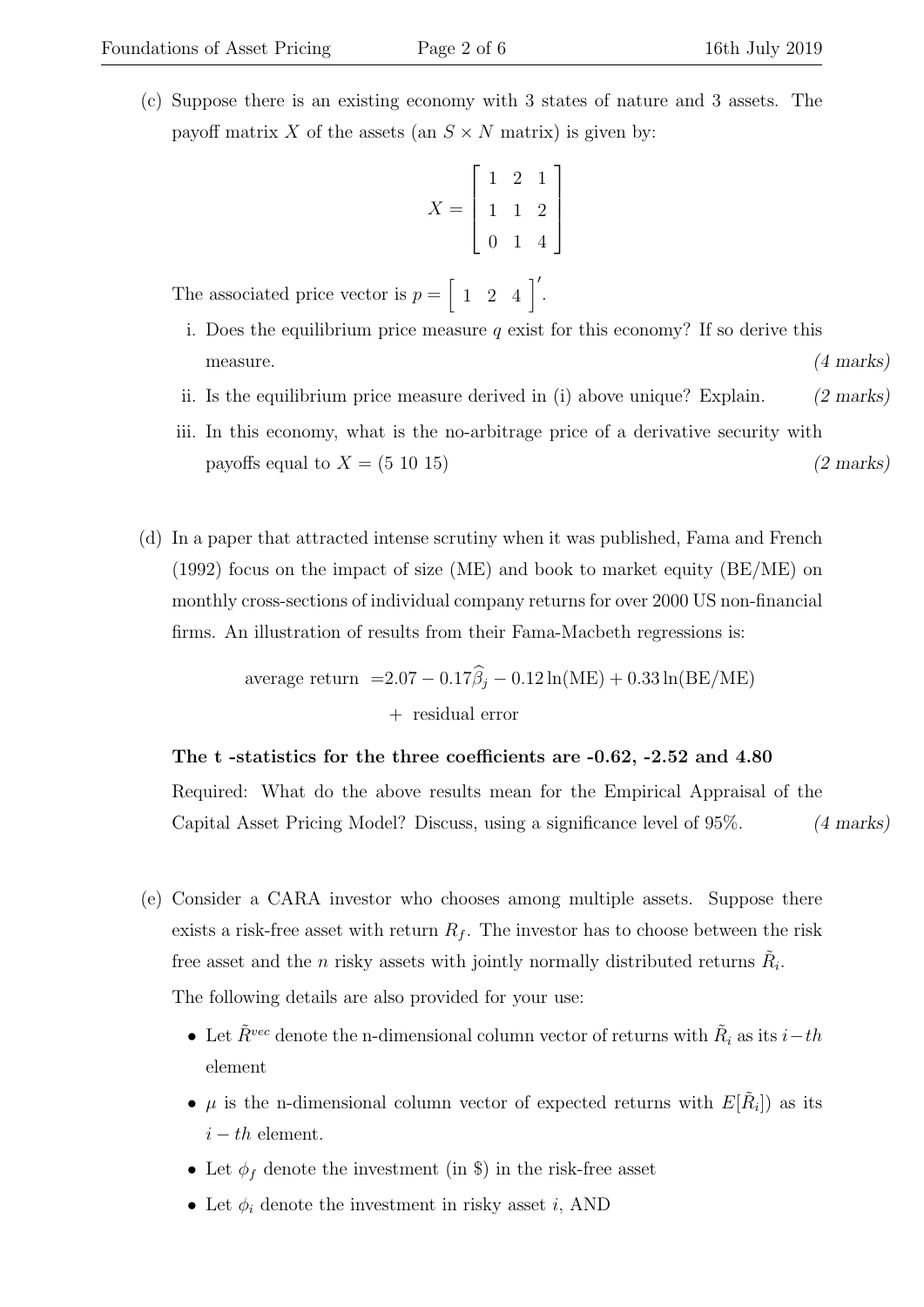• Let  $\phi$  denote the *n* -dimensional column vector with  $\phi_i$  as its *i* -th element.

The investor needs to know the optimal amount  $\phi$  to invest in the risky assets. Show that the investor's optimal allocation to the risky assets is a direct/positive function of the risk premium (11 marks)

Total for Question 1: 30 marks

#### Question 2

- 2. (a) Roll's Critique of Asset Pricing Theory Tests in 1976 argues that testing the capital asset pricing theory is difficult (and "currently infeasible). Roll's main concern seems to be in the choice of market portfolio  $r_m$ . Discuss further, highlighting two key statements made by Roll (1976) regarding the market portfolio (4 marks)
	- (b) Georgina is carrying out a study to estimate the preference parameters for a representative Kenyan investor within the framework of a Consumption-based Asset Pricing Model. Georgina plans to use the Generalized Method of Moments (GMM) approach of Hansen and Singleton (1982) to estimate two preference parameters: the subjective discount factor (beta) and the coefficient of RRA (gamma). She has quarterly Gross Household Consumption Growth Rate and quarterly Stock Market Returns (NSE 20 Returns) from 1991-2017. The purpose of her study is to estimate the parameters (beta and gamma) that best fit the data.

Assuming that the investor's utility function is iso-elastic of the form:

$$
U(C_t) = \frac{C_t^{1-\gamma}}{1-\gamma}
$$

How will she go about the Empirical Estimation of the Parameters in a GMM framework? Make sure to highlight at least three moment conditions she needs to specify to estimate the parameters (8 marks)

- (c) There is a clear sense that the level of volatility of the overall stock market cannot be well explained with any variant of the efficient markets model in which stock prices are formed by looking at the present discounted value of future returns. The empirical debate in this area has largely sought to find some definition of discount rates that produces a present value series that fits the actual price behaviour better. Briefly explain the role played by the behavioural finance heuristics below, in an attempt to better explain the volatility in equity markets.
	- i. Style Investing (4 marks)
	- ii. Prospect Theory (4 marks)

Total for Question 2: 20 marks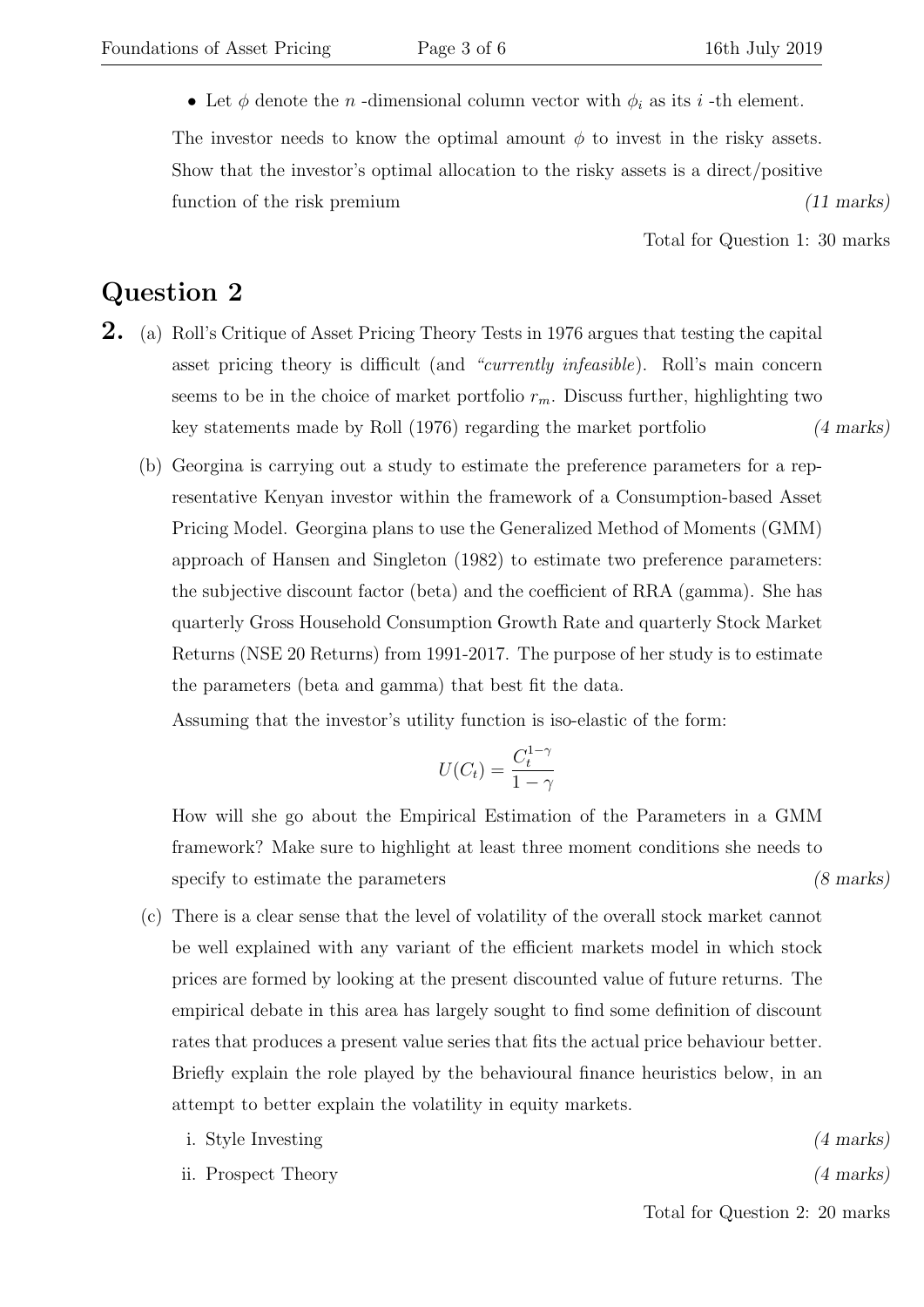### Question 3

- **3.** (a) The most tested random walk hypothesis in the recent empirical literature-may be obtained by relaxing the independence assumption of Random Walk 2 to include processes with dependent but uncorrelated increments, otherwise known as Random Walk 3. Discuss how Variance Ratios can be used to test for the plausibility of Random Walk 3 (4 marks)
	- (b) Fama and MacBeth (1973) proposed a method of testing some asset pricing implications that arise from the CAPM assumption of normally distributed portfolio returns and risk-averse investors.
		- i. The authors proposed the below specification to test three implications of the CAPM:

$$
\tilde{R}_p = \hat{\gamma}_{0,t} + \hat{\gamma}_{1,t}\hat{\beta}_p + \hat{\gamma}_{2,t}\hat{\beta}_p^2 + \hat{\gamma}_{3,t}\overline{s}_p(\hat{e}_i) + \hat{\eta}_{p,t} \quad \forall p
$$

where  $\hat{\beta}_p$  are the market betas,  $\hat{\beta}_p^2$  is the squared market betas and  $\bar{s}_p(\hat{e}_i)$ are residual variances from time series regressions of the stock returns on the market return.

Discuss three testable implications of the Capital Asset Pricing Model that arise from this model specification (6 marks)

- ii. In testing the Capital Asset Pricing Model, empirical evidence shows that:
	- Stock level time-series regression are way too noisy.
	- The single cross sectional regression approach used by Black, Jensen, Scholes (1972) is susceptible to correlated errors.

With the help of relevant model specifications, discuss the two-step methodology adopted by Fama Macbeth (1973) with special mentions of the innovations used to solve the two concerns above. (6 marks)

(c) Consider a stock whose dividends grow at a constant rate:

$$
\frac{D_{t+1}}{D_t} = 1 + G = Exp(g)
$$

Although dividends are known in advance, the price of the stock varies because discount rates vary over time. The log dividend-price ratio,  $x_t = log(\frac{D_{t+1}}{P_t})$  $\frac{p_{t+1}}{P_t}$ ), follows a random walk:

$$
x_t = x_{t-1} + \varepsilon_t
$$

where  $\varepsilon_t$  is normally distributed with mean zero and variance  $\sigma^2$ .

i. Write a formula for the simple gross return on the stock, held from time  $t$  to time  $t + 1$ , in terms of  $x_t$ ,  $x_{t-1}$ , and g (1 mark)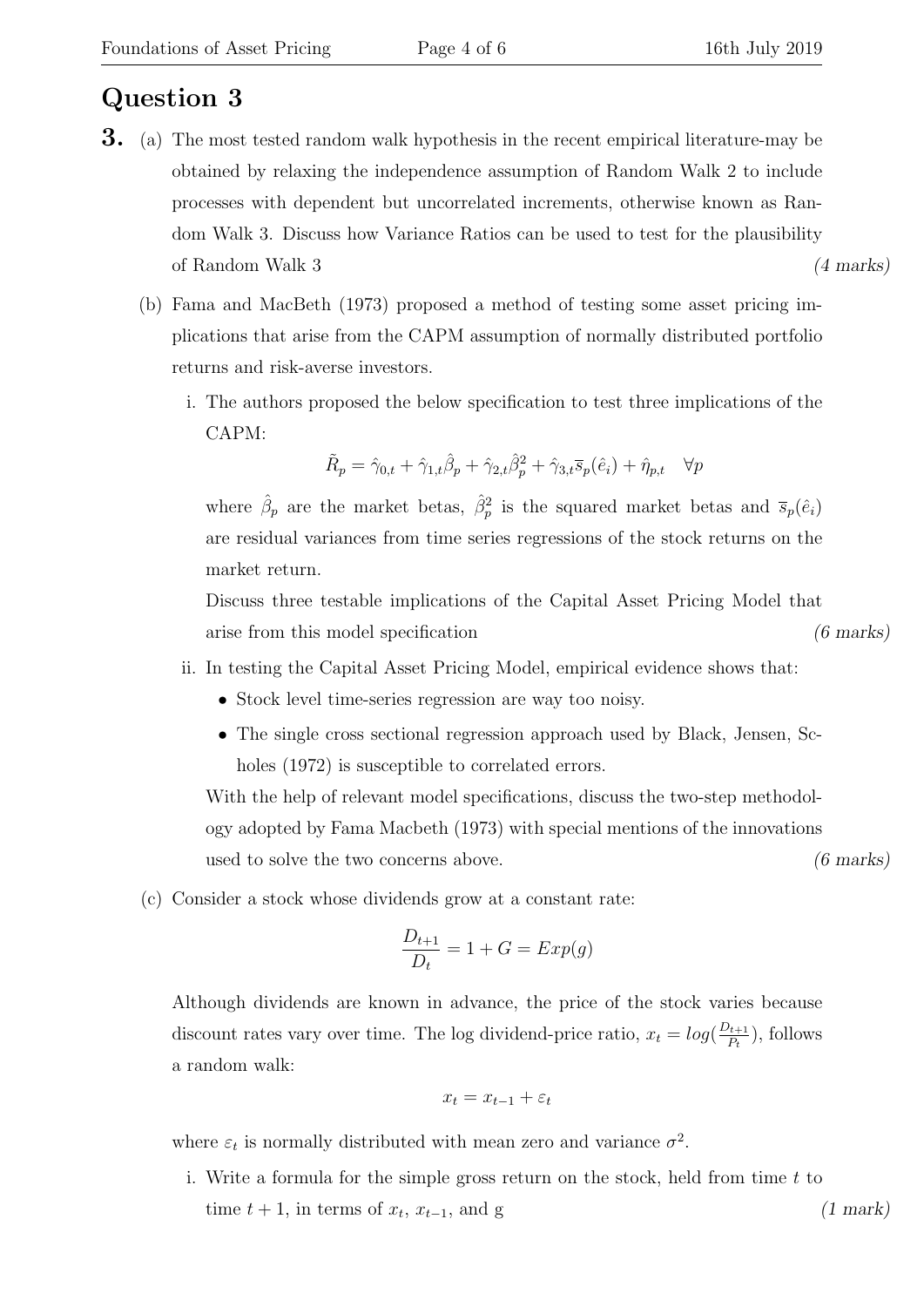ii. Take conditional expectations and show that the expected gross return on the stock at time t can be written as the dividend-price ratio  $\frac{D_{t+1}}{P_t}$  plus a constant term reflecting the growth rate of dividends and the volatility of the stock price.  $(3 \text{ marks})$ 

Total for Question 3: 20 marks

### Question 4

4. (a) A few simple rearrangements of the basic pricing equation  $p = E(mx)$  can give a lot of intuition and introduce some classic issues in finance, including the determinants of the interest rate and risk adjustments.

Show that the basic pricing equation with the stochastic discount factor, m, is equivalent to a single-factor expected return - beta model (3 marks)

(b) Can the "Sharpe ratio" between two risky assets exceed the slope of the meanvariance frontier? i.e. if  $R^{mv}$  is on the frontier, is it possible that (3 marks)

$$
\frac{E(R^{i}) - E(R^{j})}{\sigma(R^{i} - R^{j})} > \frac{E(R^{mv}) - R^{f}}{\sigma(R^{mv})}?
$$

- (c) Show that an investor who has an isoelastic utility function (also known as a power utility function) has both a Decreasing Absolute Risk Aversion and Constant Relative Risk Aversion (4 marks)
- (d) Consider an investor with an optimal investment problem. Let  $w_0$  denote the amount he invested at the beginning of the period, and let  $\theta_i$  denote the number of shares the investor chooses to hold of asset i. Assume this investor has some possibly random endowment  $\tilde{y}$  at the end of the period (for example, labor income), which he consumes in addition to the end-of-period portfolio value. Letting  $n$ denote the number of assets, the investor's choice problem is:

$$
maxE[u(\tilde{w})]
$$

subject to  $\sum_{i=1}^{n} \theta_i p_i = w_0$  and  $\tilde{w} = \tilde{y} + \sum_{i=1}^{n} \theta_i \tilde{x}_i$ 

- i. You are given the investor's choice problem above. Construct a Lagrangean function for the investor's Choice problem (2 marks)
- ii. Derive the first order condition for this investor's optimal portfolio (4 marks)
- iii. What is the intution behind this First Order Condition. Discuss (4 marks)

Total for Question 4: 20 marks